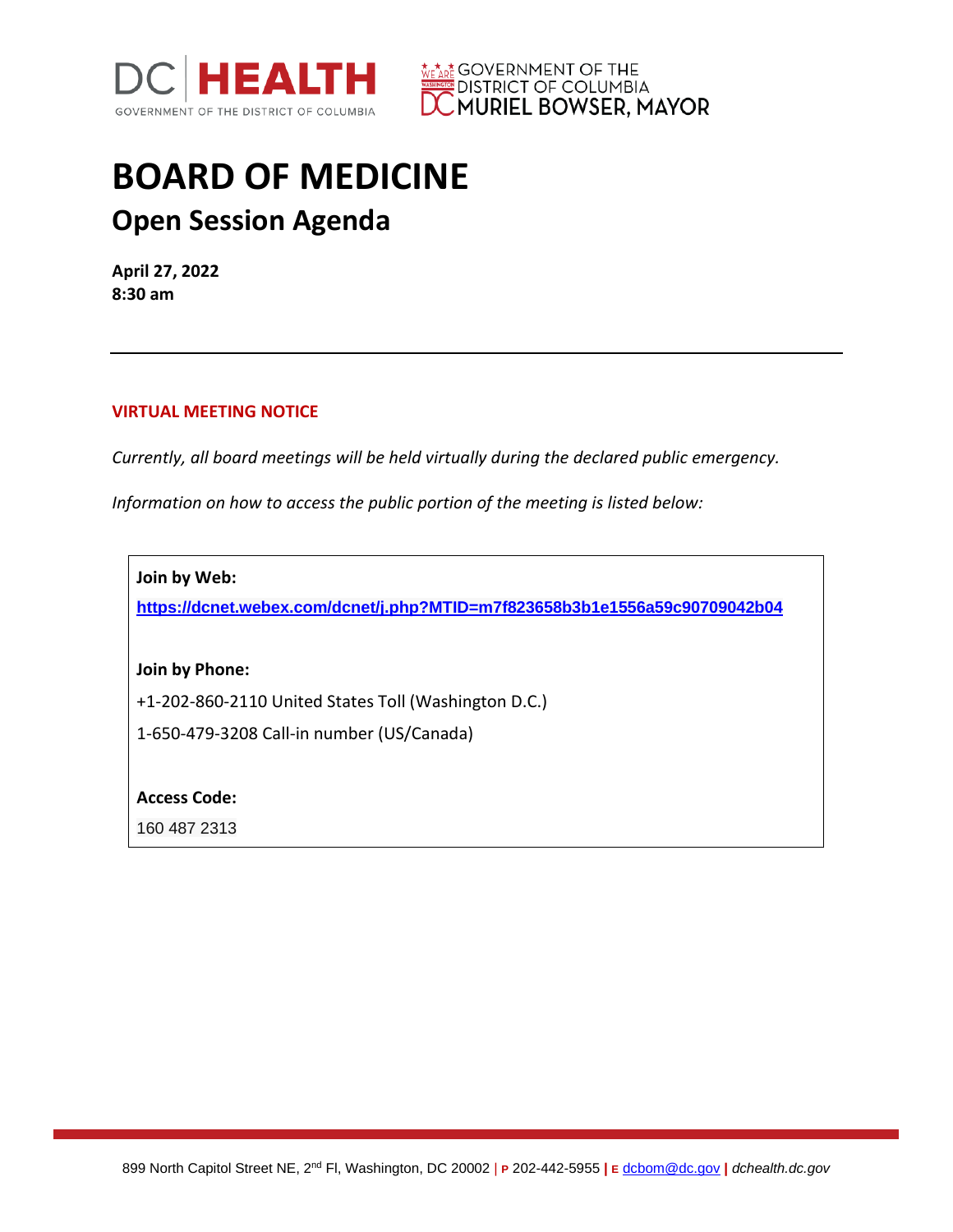## **BOARD MISSION STATEMENT:**

"To **protect** and enhance the health, safety, and well-being of District of Columbia residents by **promoting** evidence-based best practices in health regulation, high standards of quality care and implementing policies that **prevent** adverse events."

**The Open Session Agenda continues on the next page with the 'Board Meeting Participants'.**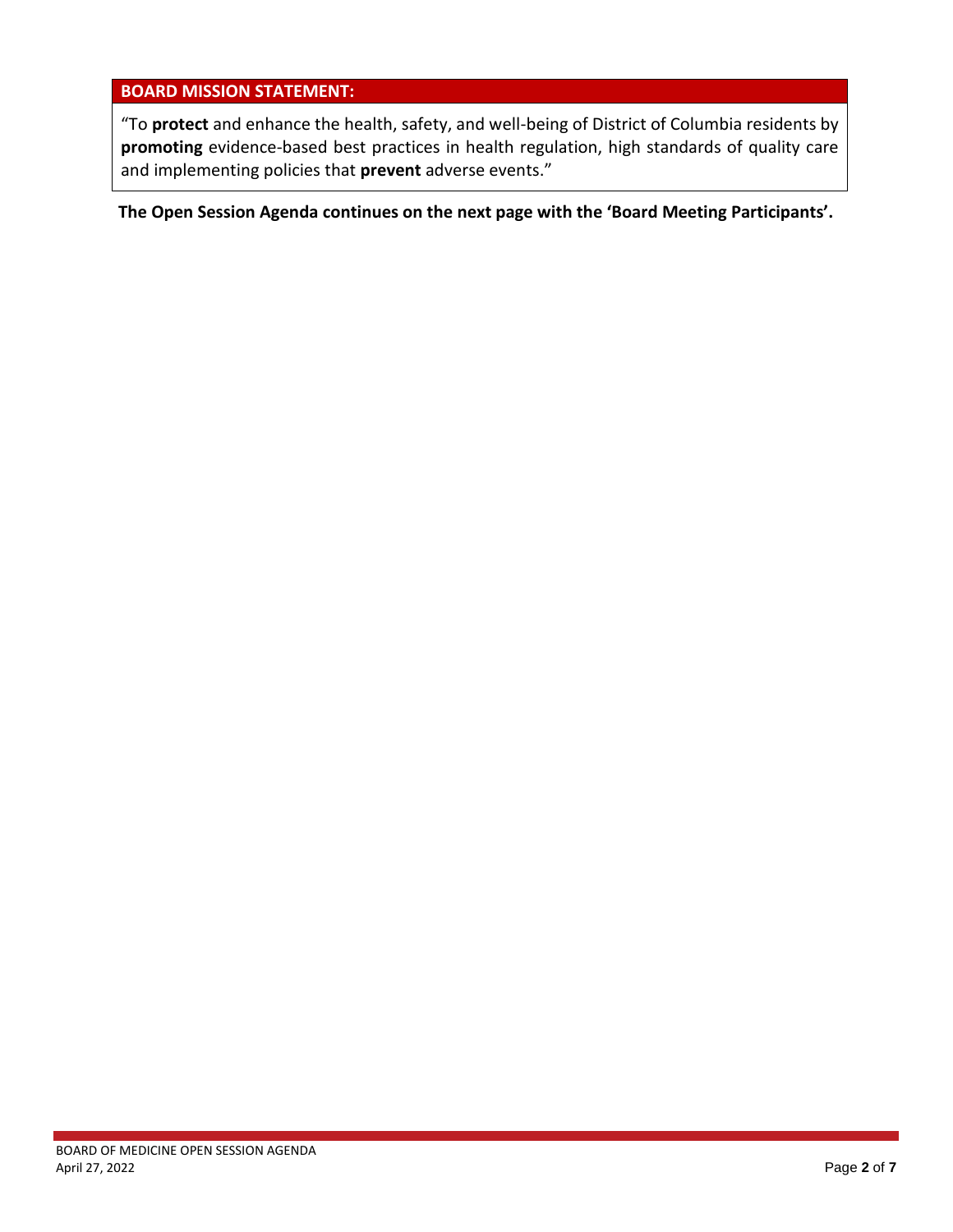## **BOARD MEETING PARTICIPANTS:**

| <b>BOARD MEMBERS:</b>                           |  |
|-------------------------------------------------|--|
| Andrea Anderson, MD (AA)                        |  |
| William Strudwick, MD (WS)                      |  |
| Jeffrey Smith, MD (JS)                          |  |
| Archie Rich (AR)                                |  |
| Vikisha Fripp, MD (VF)                          |  |
| Christopher Raczynski, MD (CR)                  |  |
| Joelle Simpson, MD (JS2)                        |  |
| Konrad Dawson, MD (KD)                          |  |
| Aeva Gaymon-Doomes, MD (AGD)                    |  |
| Karen George, MD (KG)                           |  |
| Asad Bandealy, MD (AB)                          |  |
| <b>VACANT (Physician Member)</b>                |  |
| <b>VACANT (Consumer Member)</b>                 |  |
| <b>VACANT (Consumer Member)</b>                 |  |
| <b>VACANT (Consumer Member)</b>                 |  |
| <b>BOARD STAFF:</b>                             |  |
| Arian Gibson, MS - Interim Associate Director   |  |
| Aisha Nixon - Executive Director                |  |
| Ericka Walker- Executive Director               |  |
| Lisa Robinson - Health Licensing Specialist     |  |
| Mary Harris - Health Licensing Specialist       |  |
| Angela Braxton - Health Licensing Specialist    |  |
| Charles Annor - Health Licensing Specialist     |  |
| Kimberly Quickley - Health Licensing Specialist |  |
| Gregory Scurlock - Compliance Officer           |  |
| Emilia Moran - Investigator                     |  |
| <b>LEGAL STAFF:</b>                             |  |
| Suzanne Fenzel, Esq. - Board Attorney Advisor   |  |
| Ajay Gohil, Esq. - Board Attorney Advisor       |  |

**1he Open Session Agenda continues on the next page with the 'Call to Order'.<sup>1</sup>** 

<sup>&</sup>lt;sup>1</sup> The order in which the following agenda items are listed does not necessarily reflect the order in which the items were discussed during the meeting.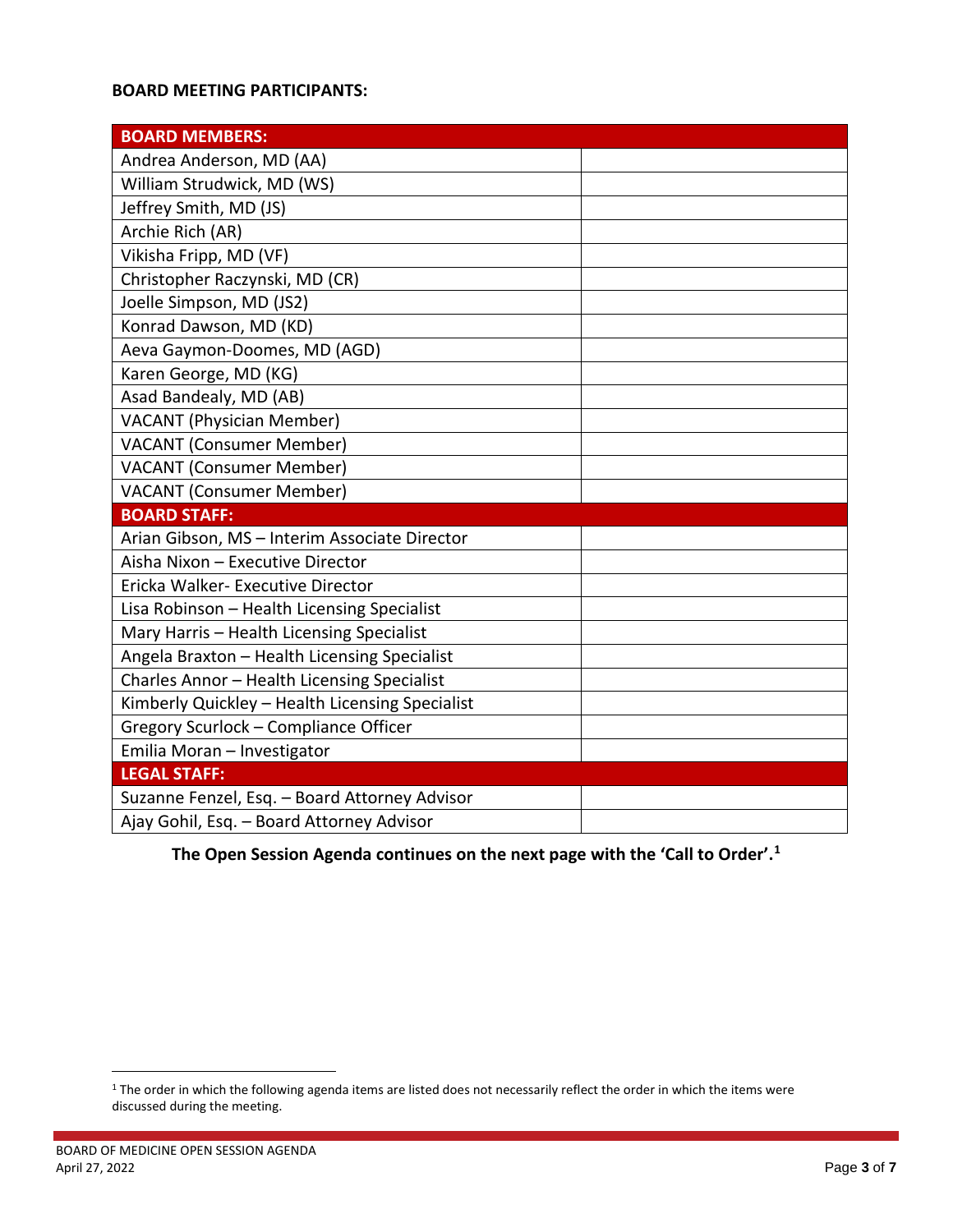| <b>CALL TO ORDER</b> |                       |  |
|----------------------|-----------------------|--|
| OS-22-04-01          | <b>INTRODUCTIONS</b>  |  |
|                      |                       |  |
| ALL                  | A. BOARD MEMBERS      |  |
|                      |                       |  |
|                      | <b>B. BOARD STAFF</b> |  |
|                      |                       |  |

| APPROVAL OF MINUTES, CONSENT AGENDA AND STAFF REPORTS |                                  |                                                                                                                                                            |    |
|-------------------------------------------------------|----------------------------------|------------------------------------------------------------------------------------------------------------------------------------------------------------|----|
| OS-22-04-02                                           |                                  | <b>BOARD/DEPARTMENT REPORT</b>                                                                                                                             | AN |
| <b>ALL</b>                                            |                                  | A. BOARD CHAIR'S REPORT                                                                                                                                    |    |
|                                                       |                                  | <b>B. INTERIM ASSOCIATE DIRECTOR'S REPORT.</b>                                                                                                             |    |
|                                                       |                                  | C. EXECUTIVE DIRECTOR'S REPORT                                                                                                                             |    |
|                                                       | i.                               | <b>COVID-19 Update</b><br>The Executive Director will provide an update on the<br>District's response to COVID-19.                                         |    |
|                                                       | ii.                              | <b>Board Vacancies/MOTA Update</b><br>The Executive Director will provide an update on<br>current Board vacancies.                                         |    |
|                                                       | iii.                             | MTL 2022 Season<br>The Executive Director will provide an update on the<br>MTL season. MTL renewals are now live.                                          |    |
|                                                       | iv.                              | <b>Licensure Census</b><br>The Executive Director will provide an update on the<br>current licensure census in the District.<br>D. BOARD ATTORNEY'S REPORT |    |
| OS-22-04-03                                           | <b>OPEN SESSION MINUTES</b>      |                                                                                                                                                            |    |
| <b>ALL</b>                                            | <b>Board Action:</b><br>meeting. | Consideration of the Open Session minutes from the March 30, 2022                                                                                          |    |
|                                                       | <b>Background:</b>               |                                                                                                                                                            |    |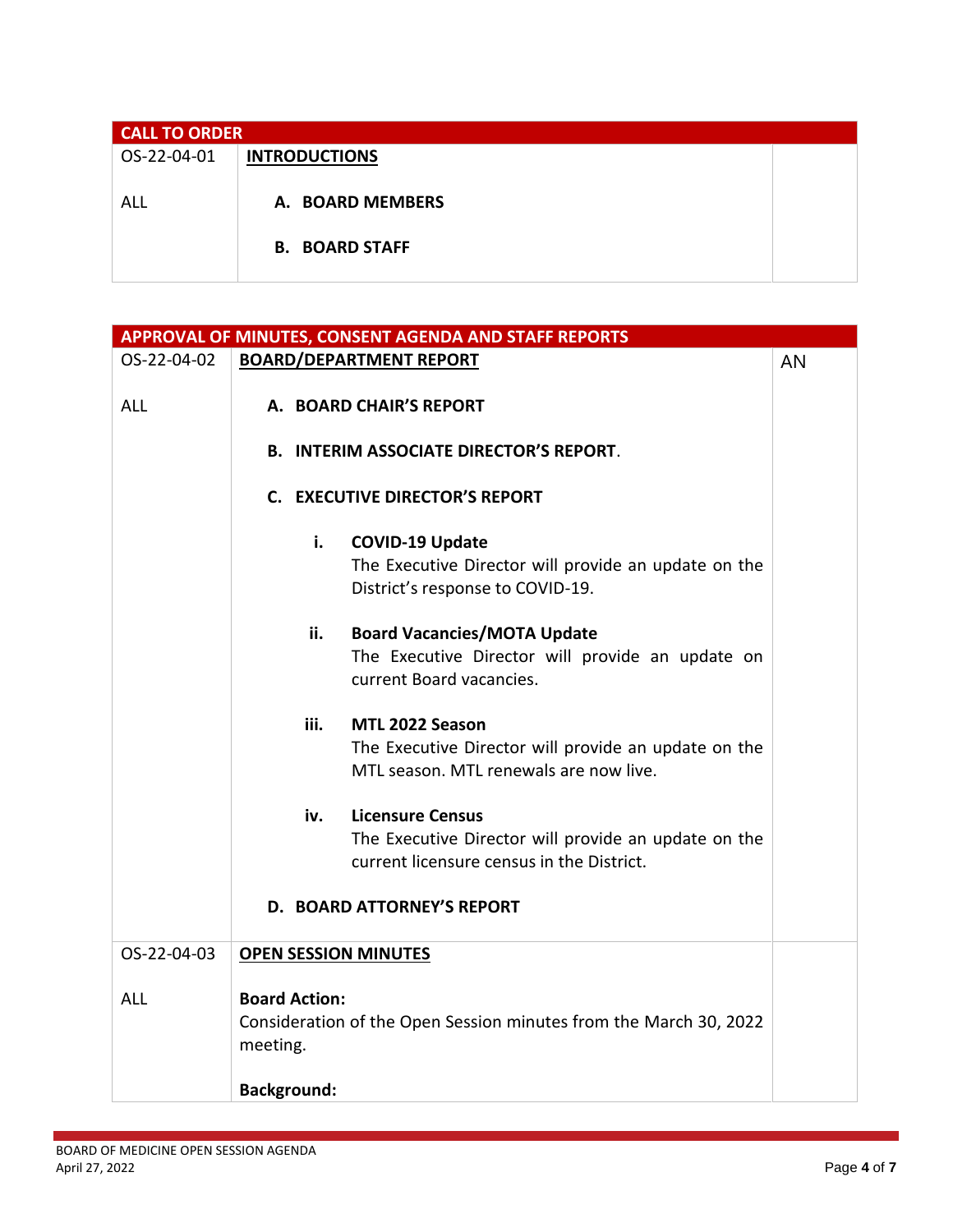|             | The Open Session Minutes are a record of the Board's past meeting(s),<br>describing the events, list of attendees, a statement of the issues<br>considered and related responses or decisions of the Board. |  |
|-------------|-------------------------------------------------------------------------------------------------------------------------------------------------------------------------------------------------------------|--|
| OS-22-04-04 | <b>OPEN CONSENT AGENDA</b>                                                                                                                                                                                  |  |
| <b>ALL</b>  | <b>Board Action:</b><br>Consideration of the current open Consent Agenda items for purposes<br>of review and/or ratification of Board actions taken since the last<br>Board meeting.                        |  |
|             | <b>Background:</b><br>The Open Consent Agenda is a record of the decisions and/or actions<br>taken by the Board or its staff since the last meeting of the Board.                                           |  |

**The Open Session Agenda continues on the next page with 'Motion to Close'.**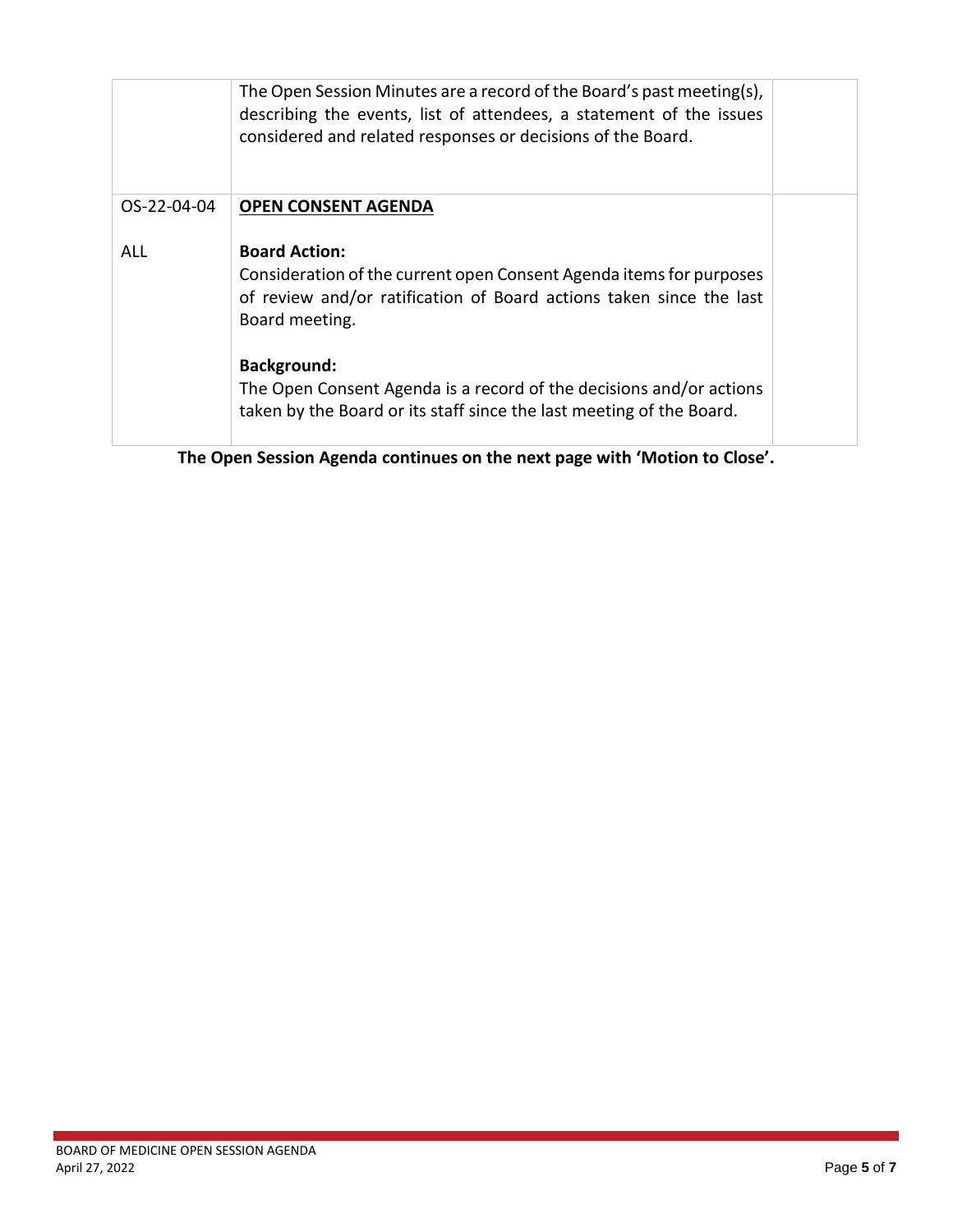| <b>MOTION TO CLOSE</b> |                                                                                                                                                                                                                                                                            |    |
|------------------------|----------------------------------------------------------------------------------------------------------------------------------------------------------------------------------------------------------------------------------------------------------------------------|----|
| OS-22-04-05            | <b>MOTION TO CLOSE</b>                                                                                                                                                                                                                                                     | AN |
| <b>ALL</b>             | <b>Board Action:</b><br>To go into closed session to discuss confidential matters as permitted<br>in DC Official Code $\S$ 2-575(b).                                                                                                                                       |    |
|                        | <b>Background:</b><br>Pursuant to DC Official Code $\S$ 2-575(b), the Board will move into the<br>Closed Executive Session portion of the meeting to discuss the<br>following:                                                                                             |    |
|                        | 1. To consult with an attorney to obtain legal advice and to<br>preserve the attorney-client privilege between an attorney<br>and a public body, or to approve settlement agreements<br>pursuant to § 2-575(b)(4)(a);                                                      |    |
|                        | 2. Preparation, administration, or grading of scholastic, licensing,<br>or qualifying examinations pursuant to section $\S$ 2-575(b)(6);                                                                                                                                   |    |
|                        | 3. To discuss disciplinary matters pursuant to section § 2-<br>$575(b)(9)$ ;                                                                                                                                                                                               |    |
|                        | 4. To plan, discuss, or hear reports concerning ongoing or<br>planned investigation of alleged criminal or civil misconduct or<br>violations of law or regulations, if disclosure to the public<br>would harm the investigation pursuant to section $\S$ 2-575(b)<br>(14). |    |

**The Open Session Agenda continues on the next page with 'Motion to Adjourn'.**